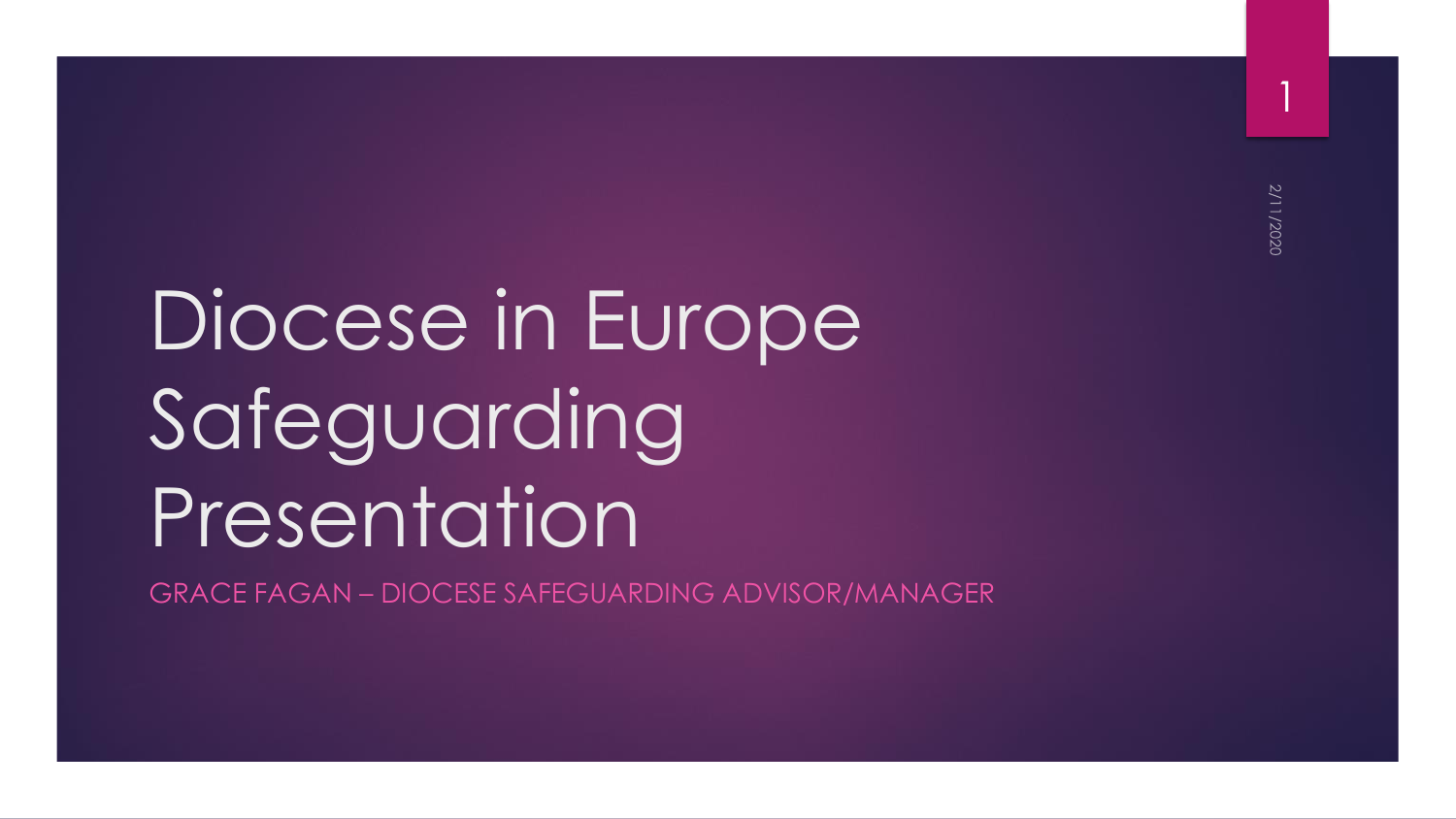#### 2

## Key Messages : Safeguarding

- ▶ To promote a safer Church environment
- ▶ To review throughout the DIE what's working well
- $\blacktriangleright$  To analyse areas we are worried about and tell you why
- $\blacktriangleright$  To share with the DIE our collective next steps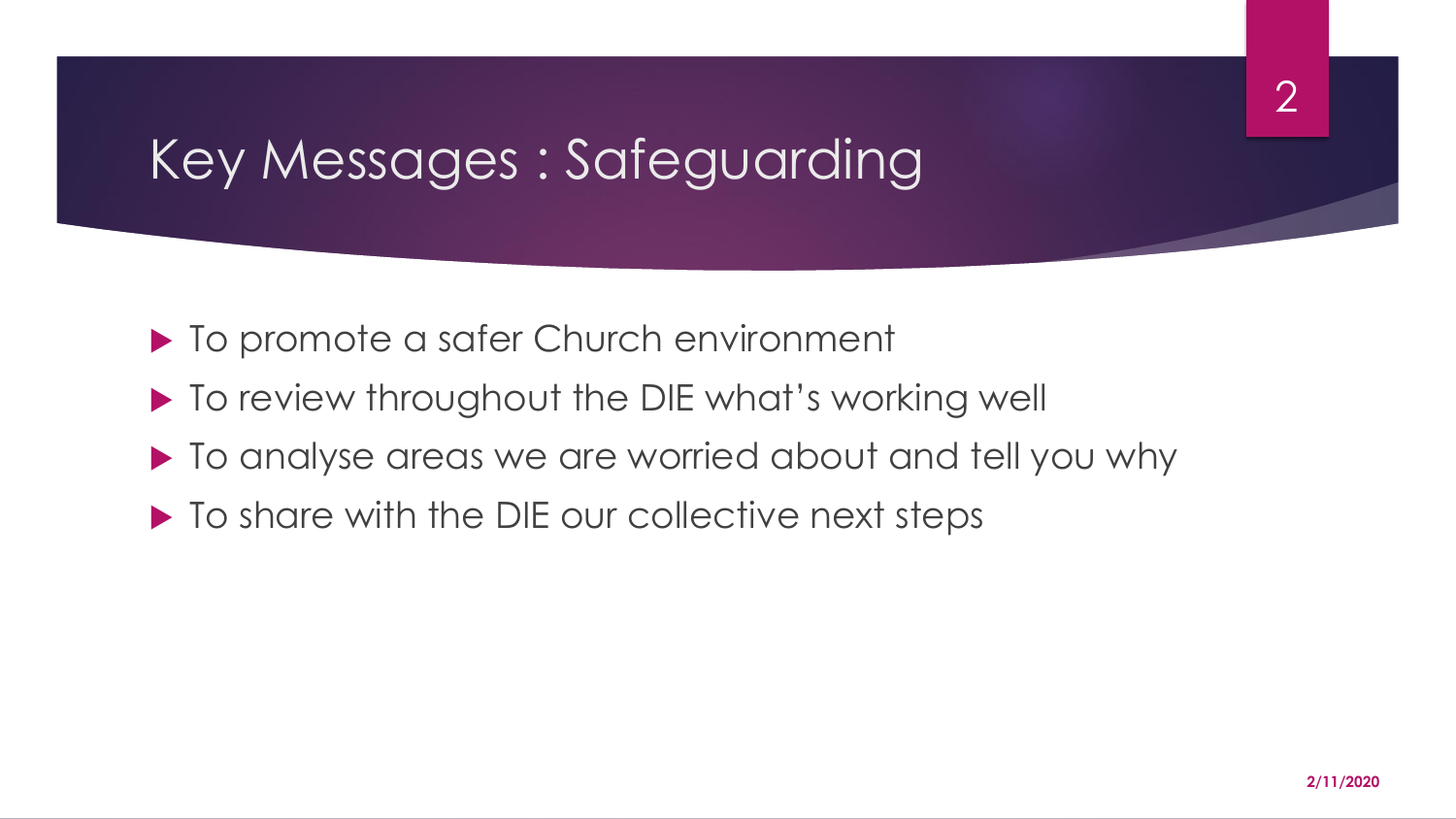# Reflection: which of the following places are 'safe'?



"

2/11/2020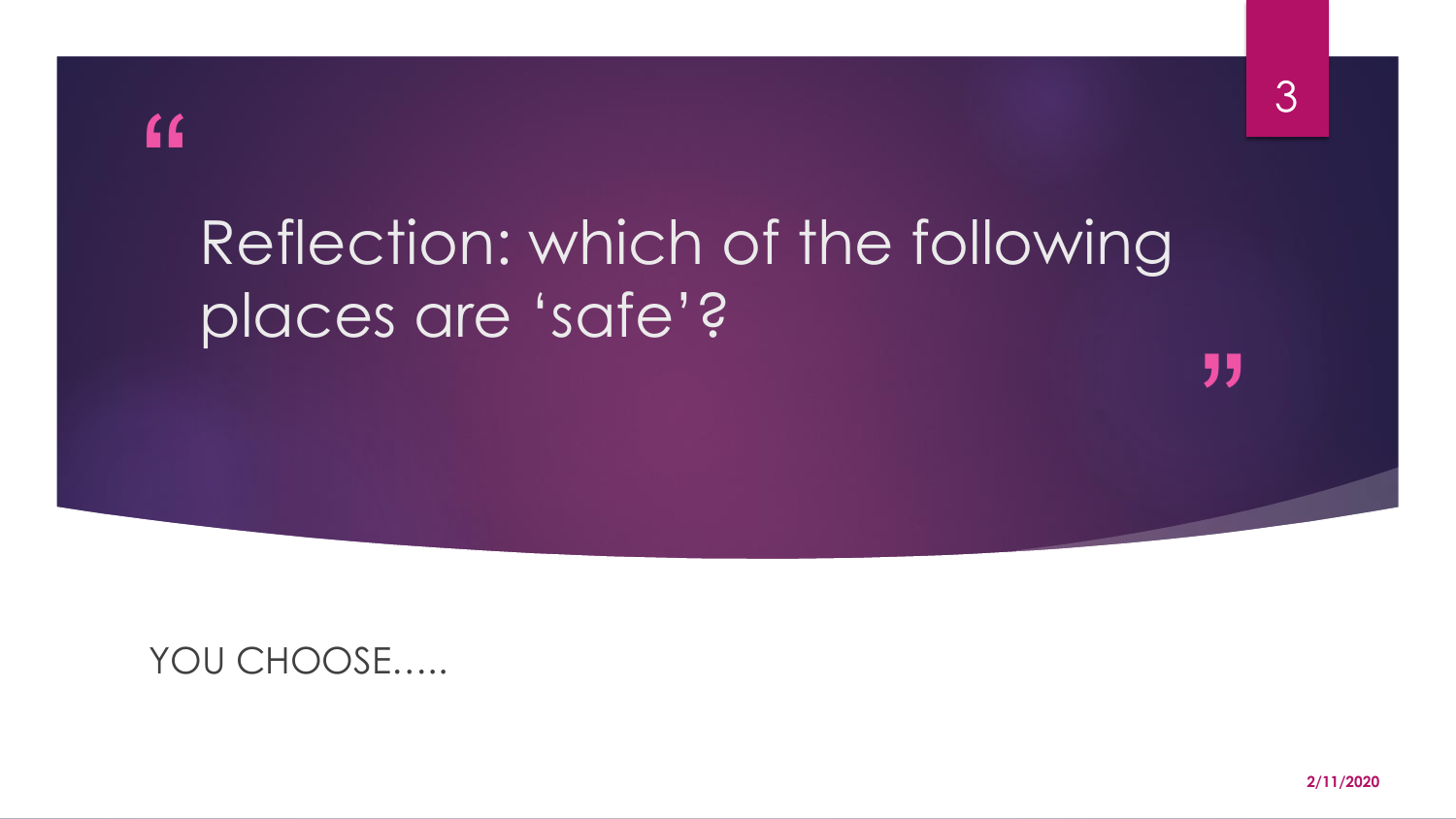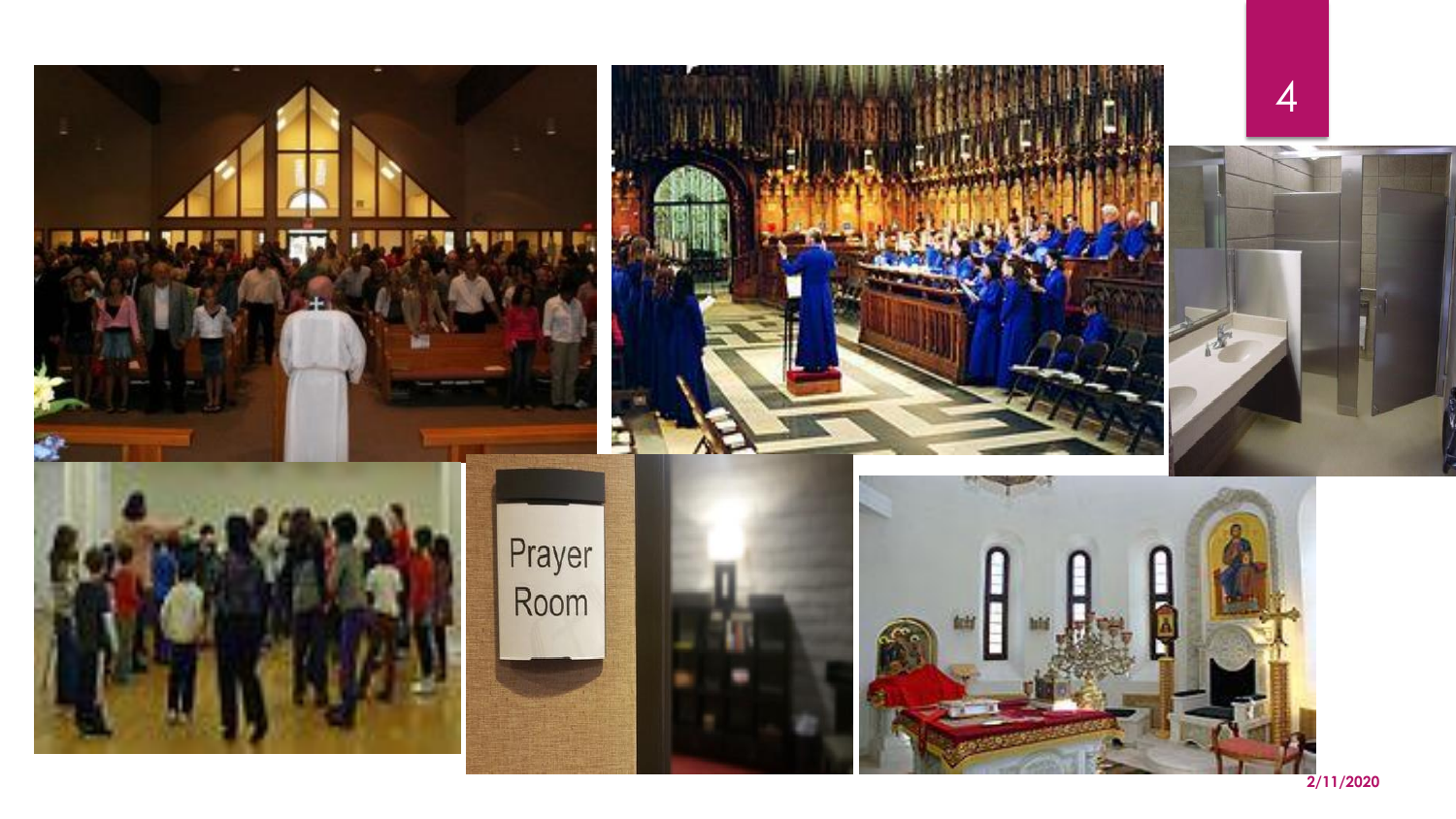## Diocese Safeguarding Team





The Diocesan Safeguarding Team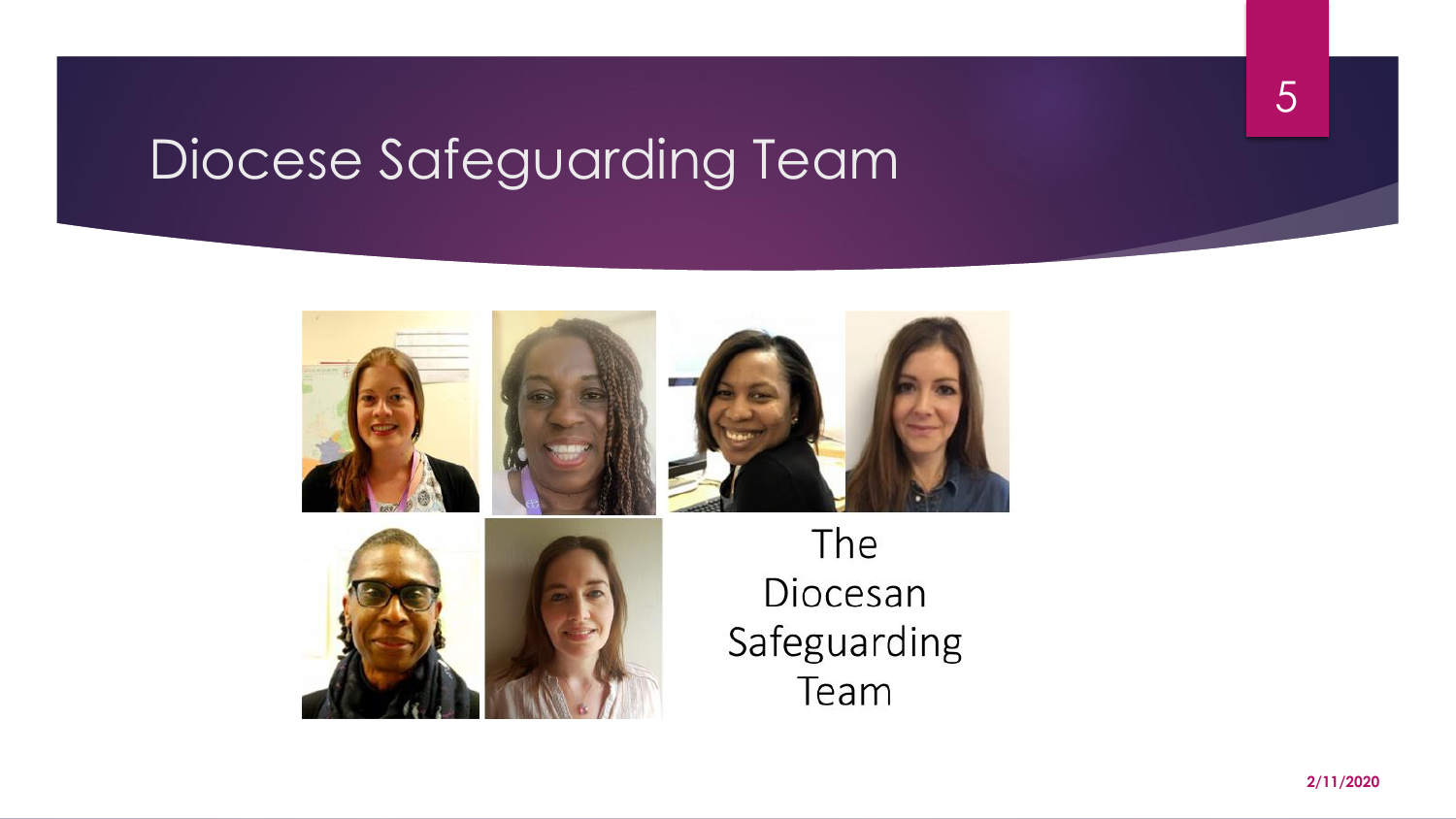# **Initial Impressions**

**Enthusiasm and energy across the Diocese** 

**Committed and engaged senior leadership**

**Highly skilled and professional safeguarding team**

**Culture and ethos of safeguarding is becoming embedded**

**Centre of excellence in safeguarding checks**

**Extremely positive feedback on training**

6 **2/11/2020**

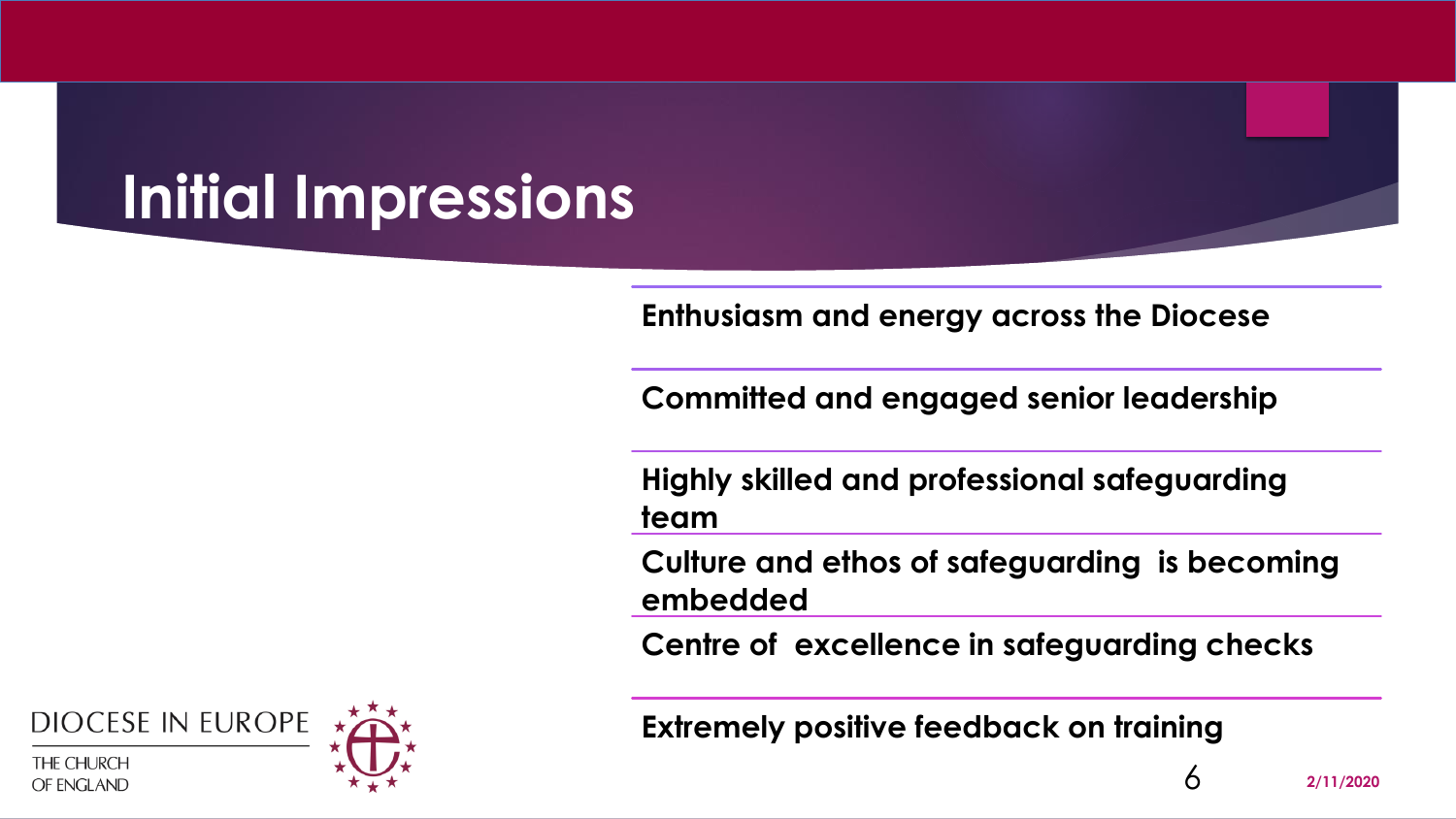# DST Work Profile

#### Specialist

- Case Investigations
- Risk assessments
- Core Groups
- Consulting statutory agencies
- Strategic development

#### Support

- Advice
- Information
- Monitoring
- Training
- Safeguarding surgeries
- Quality assurance
- Safeguarding email enquiries

#### General List

- Safeguarding Checks
- Exemptions
- Renewals
- References
- Email enquiries
- Telephone contact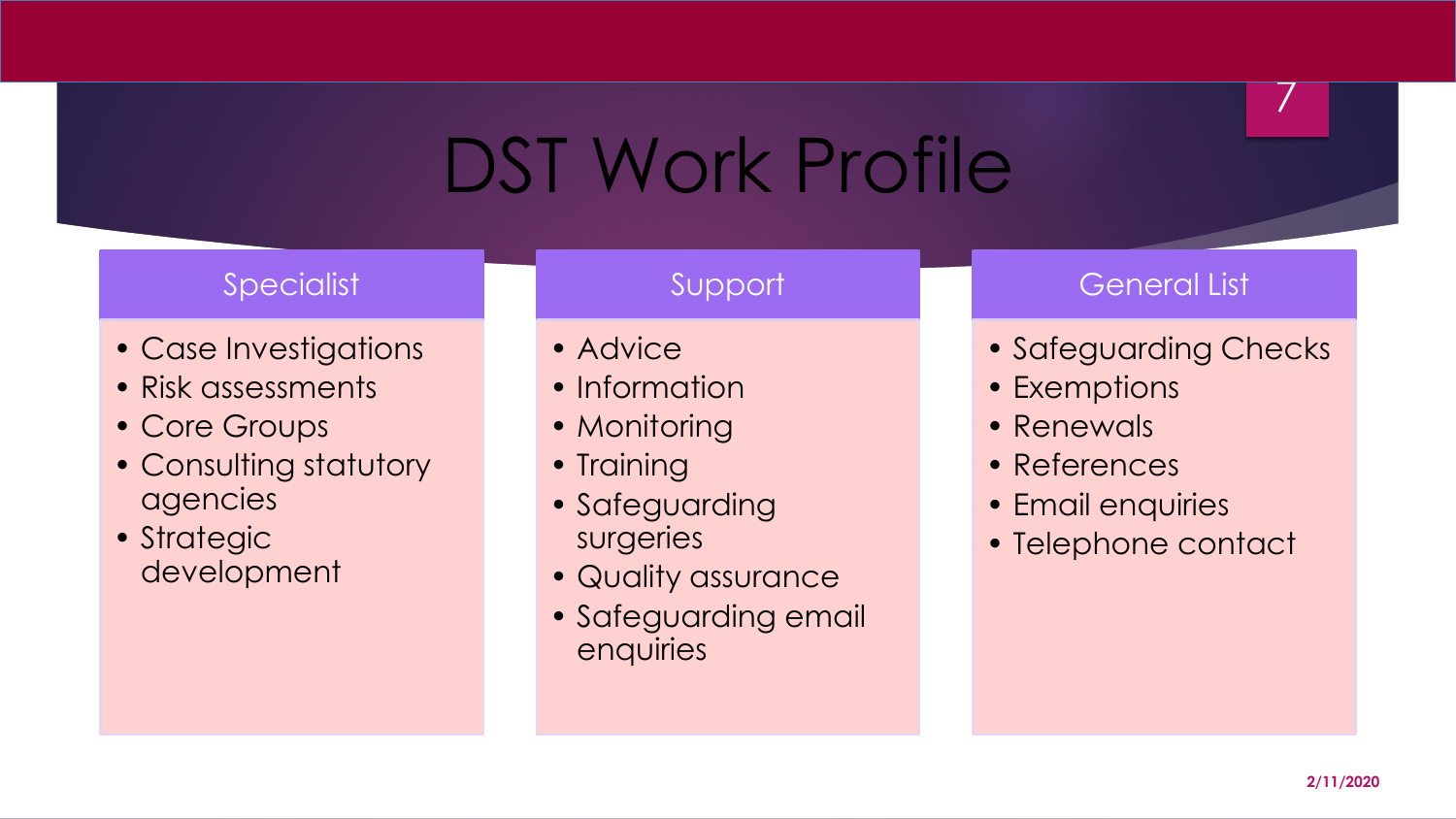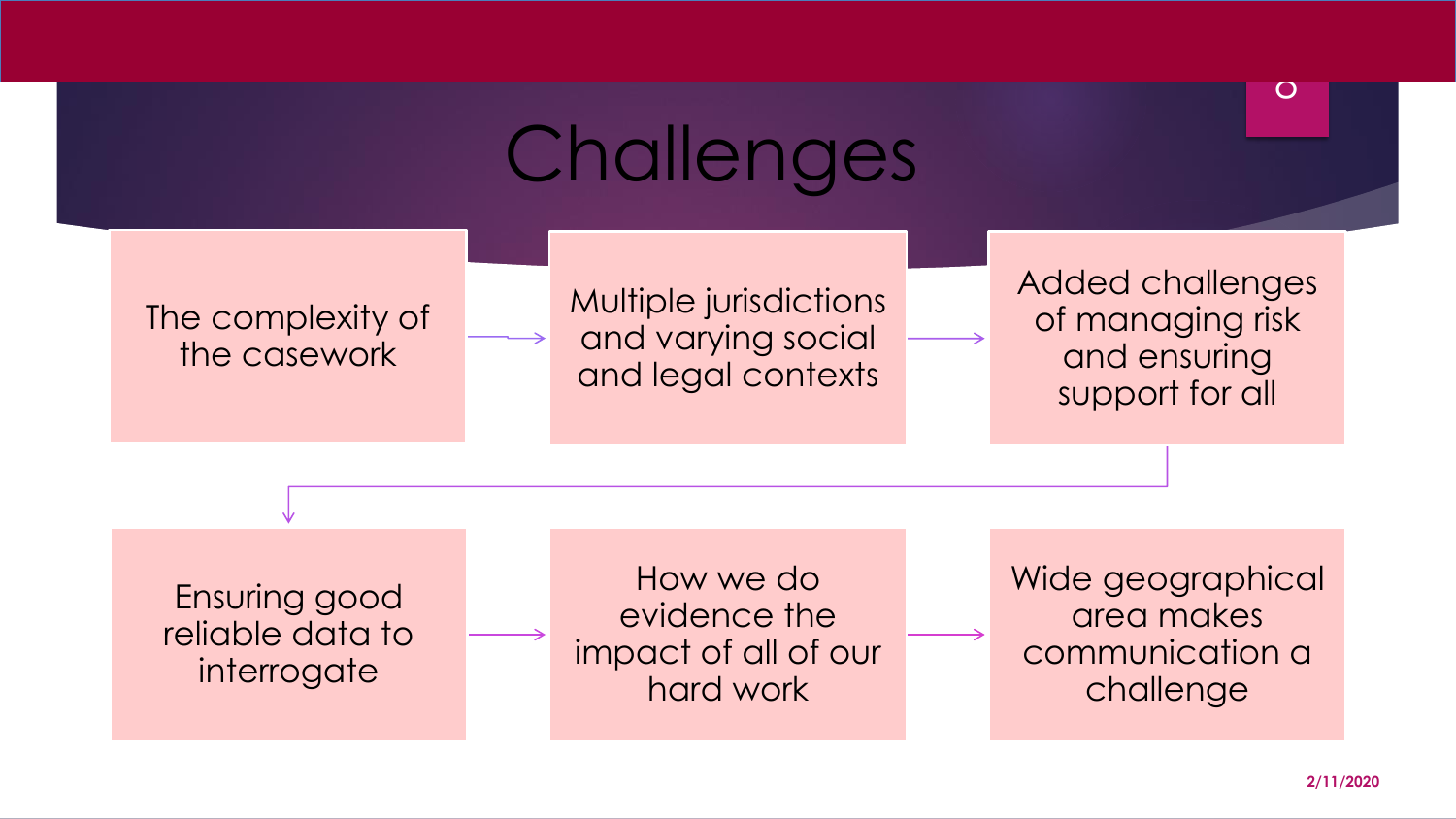| <b>DIOCESE IN EUROPE CHAPLAINCY ROLES CHECKLIST</b> |                                             |              |                                     |                        |                                    |                                    |  |  |
|-----------------------------------------------------|---------------------------------------------|--------------|-------------------------------------|------------------------|------------------------------------|------------------------------------|--|--|
|                                                     |                                             |              |                                     |                        |                                    |                                    |  |  |
| <b>ROLE</b>                                         | <b>RECRUITMENT</b><br><b>RESPONSIBILITY</b> | <b>CDF</b>   | <b>SAFEGUARDING</b><br><b>CHECK</b> | <b>TRAINING</b>        |                                    |                                    |  |  |
|                                                     |                                             |              |                                     | CO                     | LEVEL 2<br>(Part 1)                | <b>LEVEL 2</b><br>(Part 2)         |  |  |
|                                                     |                                             |              |                                     | C1<br><b>Refresher</b> | C <sub>5</sub><br><b>Refresher</b> | C <sub>5</sub><br><b>Refresher</b> |  |  |
| <b>CHURCHWARDEN</b>                                 | <b>DST</b>                                  | $\checkmark$ | $\checkmark$                        | $\checkmark$           | $\checkmark$                       |                                    |  |  |
| <b>CLERGY</b>                                       | <b>DST</b>                                  | $\checkmark$ | $\checkmark$                        | $\checkmark$           | $\checkmark$                       | $\sqrt{}$                          |  |  |
| <b>ORDINAND</b>                                     | <b>DST</b>                                  | $\checkmark$ | $\checkmark$                        | $\checkmark$           | $\checkmark$                       | $\checkmark$                       |  |  |
| <b>POSTULANT</b>                                    | <b>DST</b>                                  | $\checkmark$ | $\checkmark$                        | $\checkmark$           | $\checkmark$                       |                                    |  |  |
| <b>READER</b>                                       | <b>DST</b>                                  | $\checkmark$ | $\checkmark$                        | $\checkmark$           | $\checkmark$                       |                                    |  |  |
| <b>SAFEGUARDING OFFICER</b>                         | <b>DST</b>                                  | $\checkmark$ | $\checkmark$                        | $\checkmark$           | $\checkmark$                       |                                    |  |  |
| <b>SPIRITUAL ADVISOR/DIRECTOR</b>                   | <b>DST</b>                                  | $\checkmark$ |                                     |                        |                                    |                                    |  |  |

**INFORMATION:**

*i. DST = Diocesan Safeguarding Team*

*ii. Recruitment Responsibility includes ensuring that the CDF is completed, identifying any Safeguarding Check Requirements and ensuring that the correct level of Safeguarding Training has been completed.*

iii. If you have completed Church of England Safeguarding Training Levels CO, C1 or C2, these may be transferrable, so please provide the DST with copies of certificates: *europe.safeguarding@churchofengland.org*

*iv. C0 Training is mandatory for those ticked in this list, but is available for anyone interested in Safeguarding awareness.*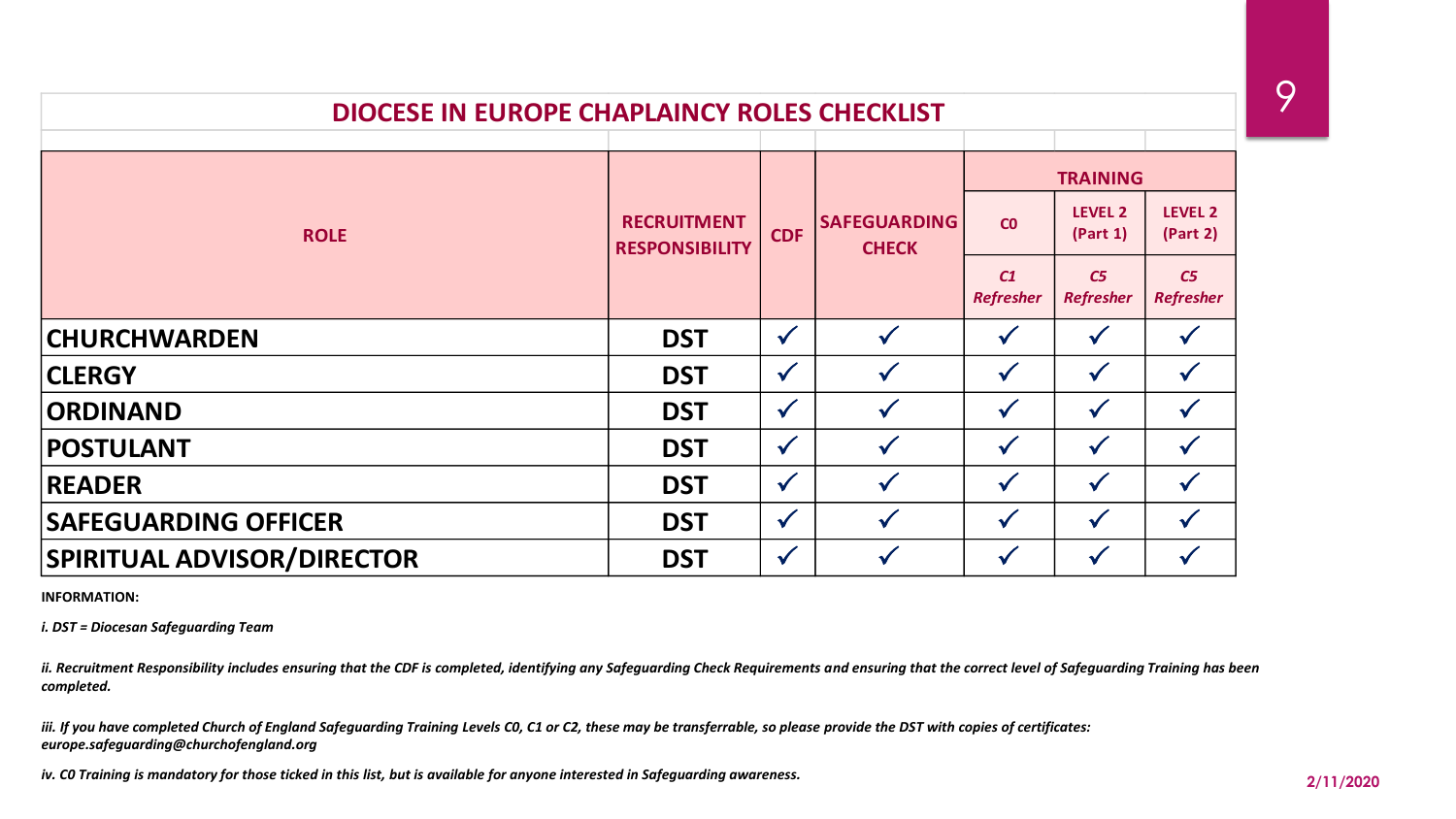#### 10

# Safeguarding Data

| Number of safeguarding cases open | <b>Category of risk</b> |  |
|-----------------------------------|-------------------------|--|
|                                   |                         |  |
| $\vert 4 \vert$                   | Risk of physical harm   |  |
| 14                                | Risk of sexual harm     |  |
|                                   | Safeguarding misconduct |  |
| Total                             | 19                      |  |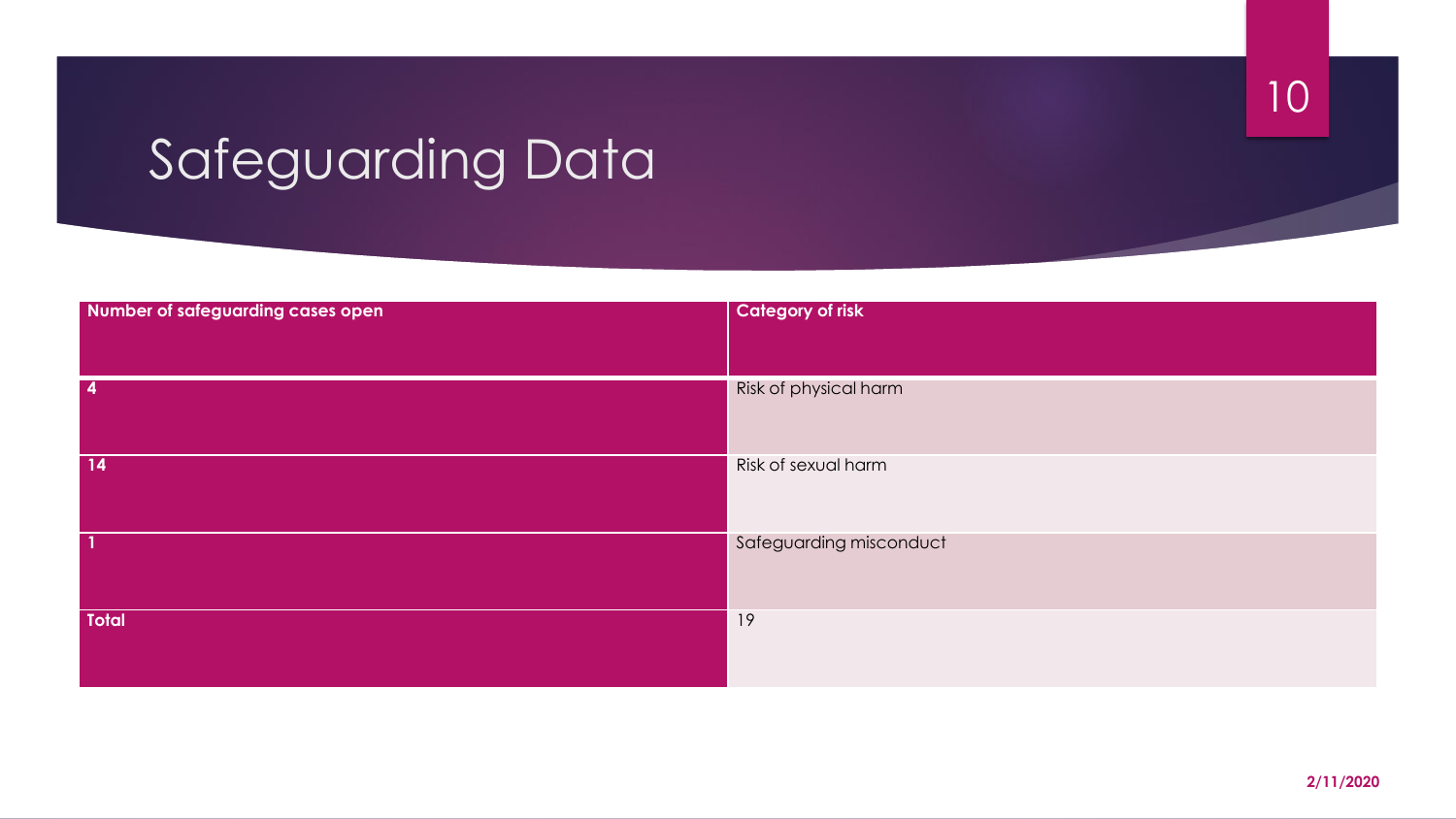# Safeguarding Checks

| <b>DST Safeguarding Checks</b>                                      |           |
|---------------------------------------------------------------------|-----------|
| January 2019 - December 2019                                        |           |
| <b>Number of Countries Checked</b><br>(approx. 2 checks per person) | 745       |
| Renewals per individual                                             | 122       |
| <b>Initial applications</b>                                         | 261       |
| <b>Total Individuals checked</b>                                    | 383       |
|                                                                     | 2/11/2020 |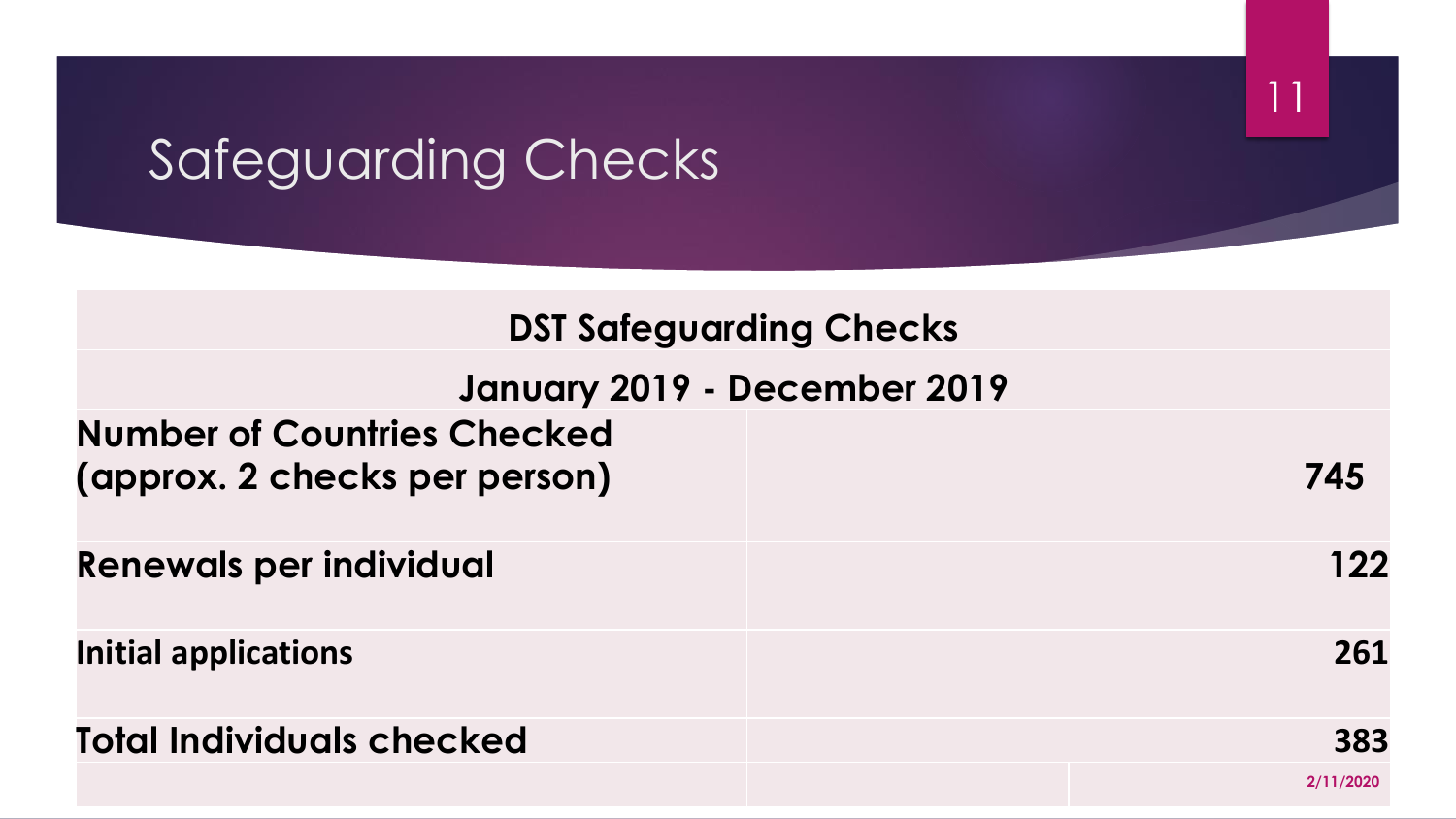## **Priorities**

- **Improving safeguarding reporting across the DIE**
- **C5 Training will be rolled out across the DIE**
- **Past Cases Review 2 (PCR 2)**
	- **Review of every living clergy and church officer**
- ▶ In 2017 Social Care Institute for Excellence (SCIE) **audited the DIE**
	- **They made 31 recommendations which we have to progress and report on**